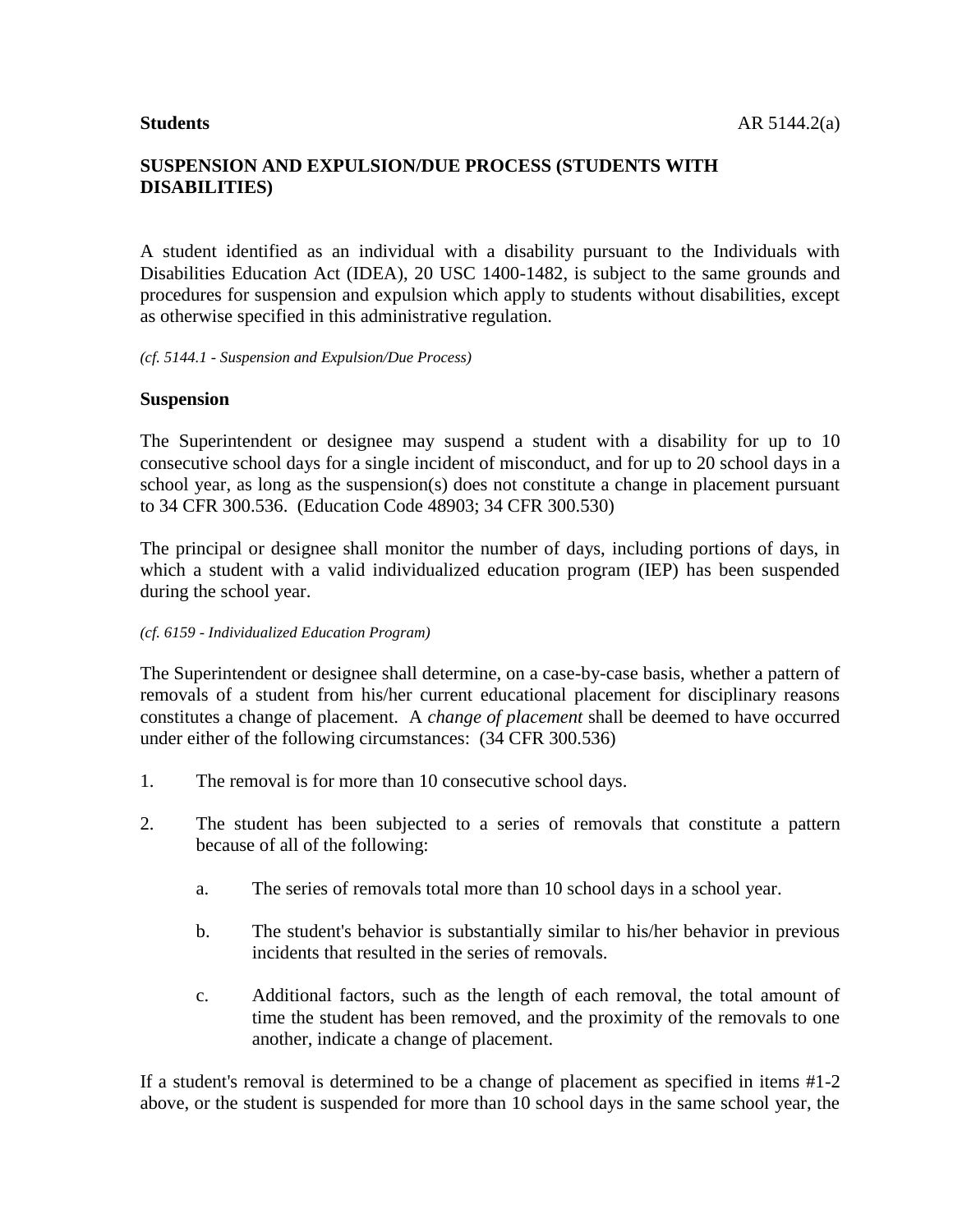student's IEP team shall determine the appropriate educational services. Such services shall be designed to enable the student to continue to participate in the general education curriculum in another setting, to progress toward meeting the goals set out in his/her IEP, and to address the student's behavior violation so that it does not recur.  $(20 \text{ USC } 1412(a)(1)(A))$ ; 34 CFR 300.530)

If the IEP of a student with a disability requires the district to provide the student with transportation, the district shall provide the student with an alternative form of transportation at no cost to him/her or to his/her parent/guardian when he/she is to be excluded from school bus transportation. (Education Code 48915.5)

*(cf. 3541.2 - Transportation for Students with Disabilities)*

#### **Interim Alternative Educational Placement Due to Dangerous Behavior**

The district may unilaterally place a student with a disability in an appropriate interim alternative educational setting for up to 45 school days, without regard to whether the behavior is a manifestation of the student's disability, when the student commits one of the following acts while at school, going to or from school, or at a school-related function: (20 USC 1415(k)(1)(G); 34 CFR 300.530)

- 1. Carries or possesses a weapon, as defined in 18 USC 930
- 2. Knowingly possesses or uses illegal drugs
- 3. Sells or solicits the sale of a controlled substance as identified in 21 USC 812(c), Schedules I-V
- 4. Inflicts serious bodily injury upon another person as defined in 18 USC 1365

The student's interim alternative educational setting shall be determined by his/her IEP team. (20 USC 1415(k)(1)(G); 34 CFR 300.531)

On the date the decision to take disciplinary action is made, the student's parent/guardian shall be notified of the decision and provided the procedural safeguards notice pursuant to 34 CFR 300.504. (20 USC 1415(k)(1)(H); 34 CFR 300.530)

A student who has been removed from his/her current placement because of dangerous behavior shall receive services, although in another setting, to the extent necessary to allow him/her to participate in the general education curriculum and to progress toward meeting the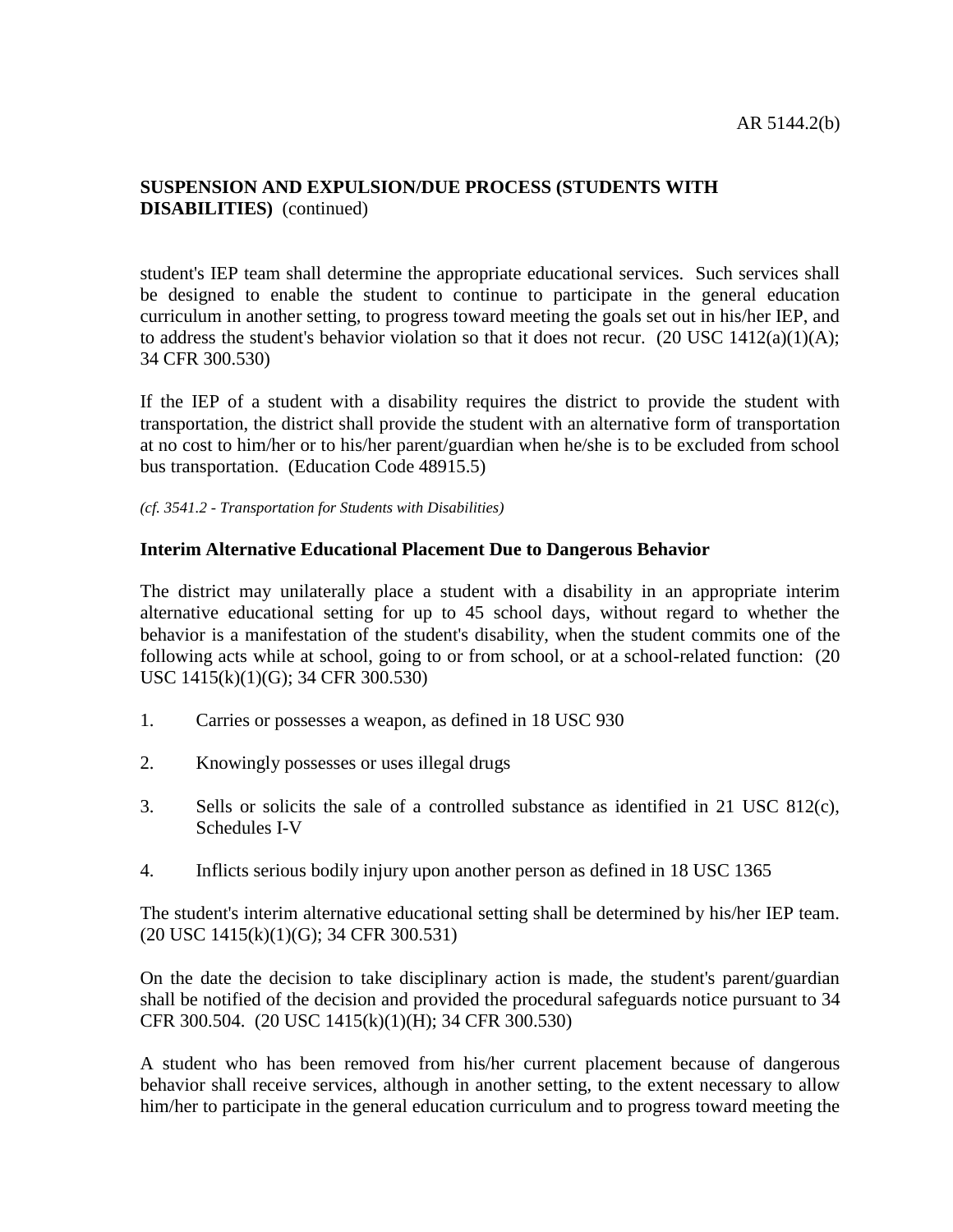goals set out in his/her IEP. As appropriate, the student shall also receive a functional behavioral assessment and behavioral intervention services and modifications that are designed to address the behavior violation so that it does not recur. (20 USC 1415(k)(1)(D); 34 CFR 300.530)

## **Manifestation Determination**

The following procedural safeguards shall apply when a student with a disability is suspended for more than 10 consecutive school days, when a series of removals of a student constitutes a pattern, or when a change of placement of a student is contemplated due to a violation of the district's code of conduct:

1. **Notice:** On the date the decision to take disciplinary action is made, the student's parent/guardian shall be notified of the decision and provided the procedural safeguards notice pursuant to 34 CFR 300.504. (20 USC  $1415(k)(1)(H)$ ; 34 CFR 300.530)

#### *(cf. 5145.6 - Parental Notifications)*

*(cf. 6159.1 - Procedural Safeguards and Complaints for Special Education)*

2. **Manifestation Determination Review:** Immediately if possible, but in no case later than 10 school days after the date the decision to take disciplinary action is made, a manifestation determination review shall be made of the relationship between the student's disability and the behavior subject to the disciplinary action. (20 USC 1415(k)(1)(E); 34 CFR 300.530)

At the manifestation determination review, the district, the student's parent/guardian, and relevant members of the IEP team (as determined by the district and parent/guardian) shall review all relevant information in the student's file, including the student's IEP, any teacher observations, and any relevant information provided by the parents/guardians, to determine whether the conduct in question was either of the following: (20 USC 1415(k)(1)(E); 34 CFR 300.530)

- a. Caused by or had a direct and substantial relationship to the student's disability
- b. A direct result of the district's failure to implement the student's IEP, in which case the district shall take immediate steps to remedy those deficiencies

If the manifestation review team determines that either of the above conditions applies, the student's conduct shall then be determined to be a manifestation of his/her disability. (20 USC 1415(k)(1)(E); 34 CFR 300.530)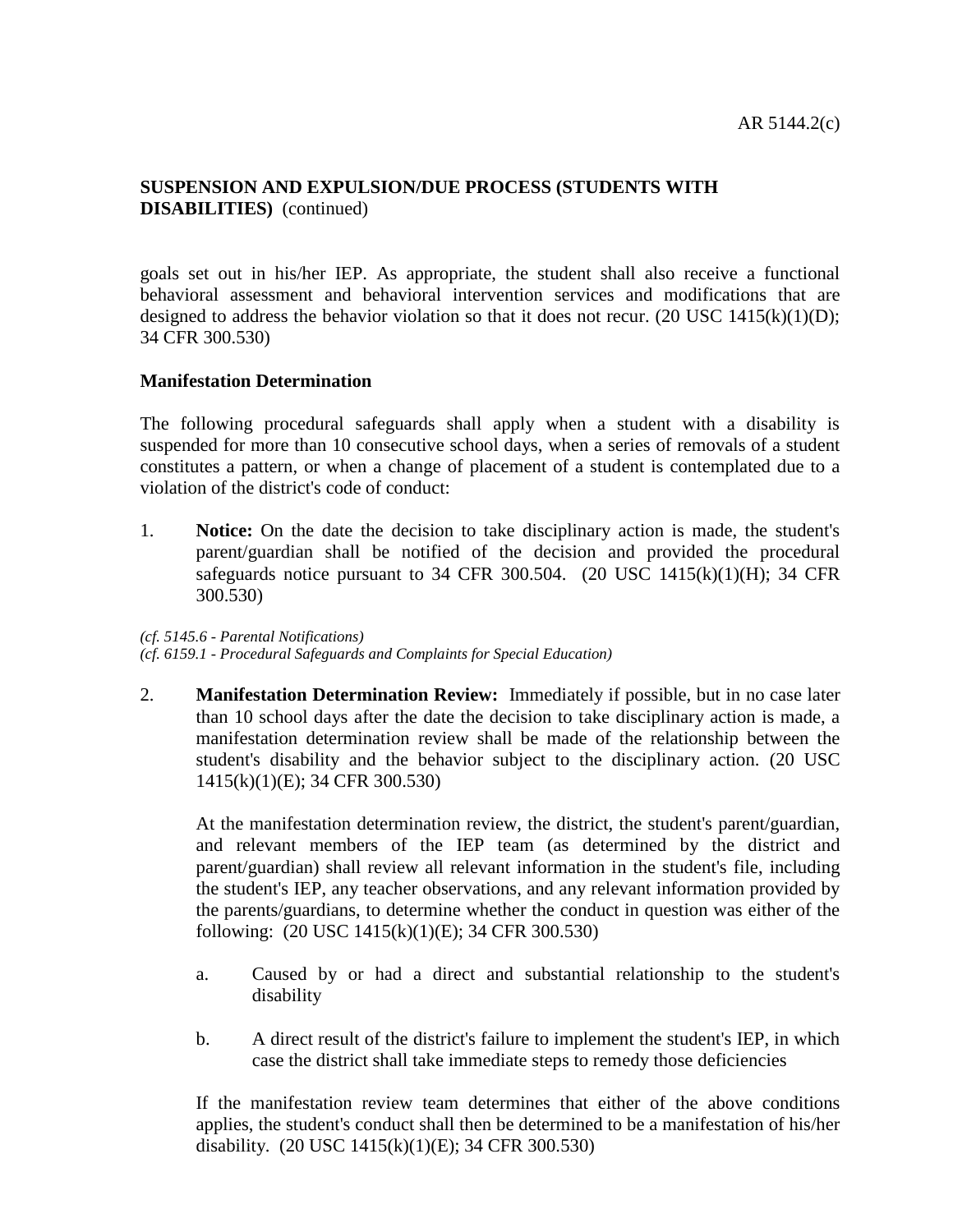3. **Determination that Behavior is a Manifestation of the Student's Disability:** When the student's conduct has been determined to be a manifestation of his/her disability, the IEP team shall conduct a functional behavioral assessment, unless one had been conducted before the occurrence of the behavior that resulted in the change of placement, and shall implement a behavioral intervention plan for the student. If a behavioral intervention plan has already been developed, the IEP team shall review the behavioral intervention plan and modify it as necessary to address the behavior. (20 USC 1415(k)(1)(F); 34 CFR 300.530)

The student shall be returned to the placement from which he/she was removed, unless the parent/guardian and Superintendent or designee agree to a change of placement as part of the modification of the behavioral intervention plan. (20 USC 1415(k)(1)(F); 34 CFR 300.530)

*(cf. 6159.4 - Behavioral Interventions for Special Education Students)*

4. **Determination that Behavior is Not a Manifestation of the Student's Disability:** When it has been determined that the student's conduct was not a manifestation of his/her disability, the student may be disciplined in accordance with the procedures for students without disabilities. However, the student's IEP team shall determine services necessary to enable him/her to participate in the general education curriculum in another setting and to allow him/her to progress toward meeting the goals set out in his/her IEP. (20 USC 1415(k)(1)(D); 34 CFR 300.530)

As appropriate, the student also shall receive a functional behavioral assessment and behavioral intervention services and modifications that are designed to address the behavior violation so that it does not recur. (20 USC  $1415(k)(1)(D)$ ; 34 CFR 300.530)

*(cf. 6158 - Independent Study) (cf. 6185 - Community Day School)*

#### **Due Process Appeals**

If the parent/guardian disagrees with any district decision regarding placement under 34 CFR 300.530 (suspension and removal for dangerous circumstances) or 34 CFR 300.531 (interim alternative placement), or the manifestation determination under 34 CFR 300.530(e), he/she may appeal the decision by requesting a hearing. The district may request a hearing if the district believes that maintaining the student's current placement is substantially likely to result in injury to the student or others. In order to request a due process hearing, the requesting party shall file a complaint pursuant to 34 CFR 300.507 and 300.508(a) and (b). (20 USC 1415(k)(3); 34 CFR 300.532)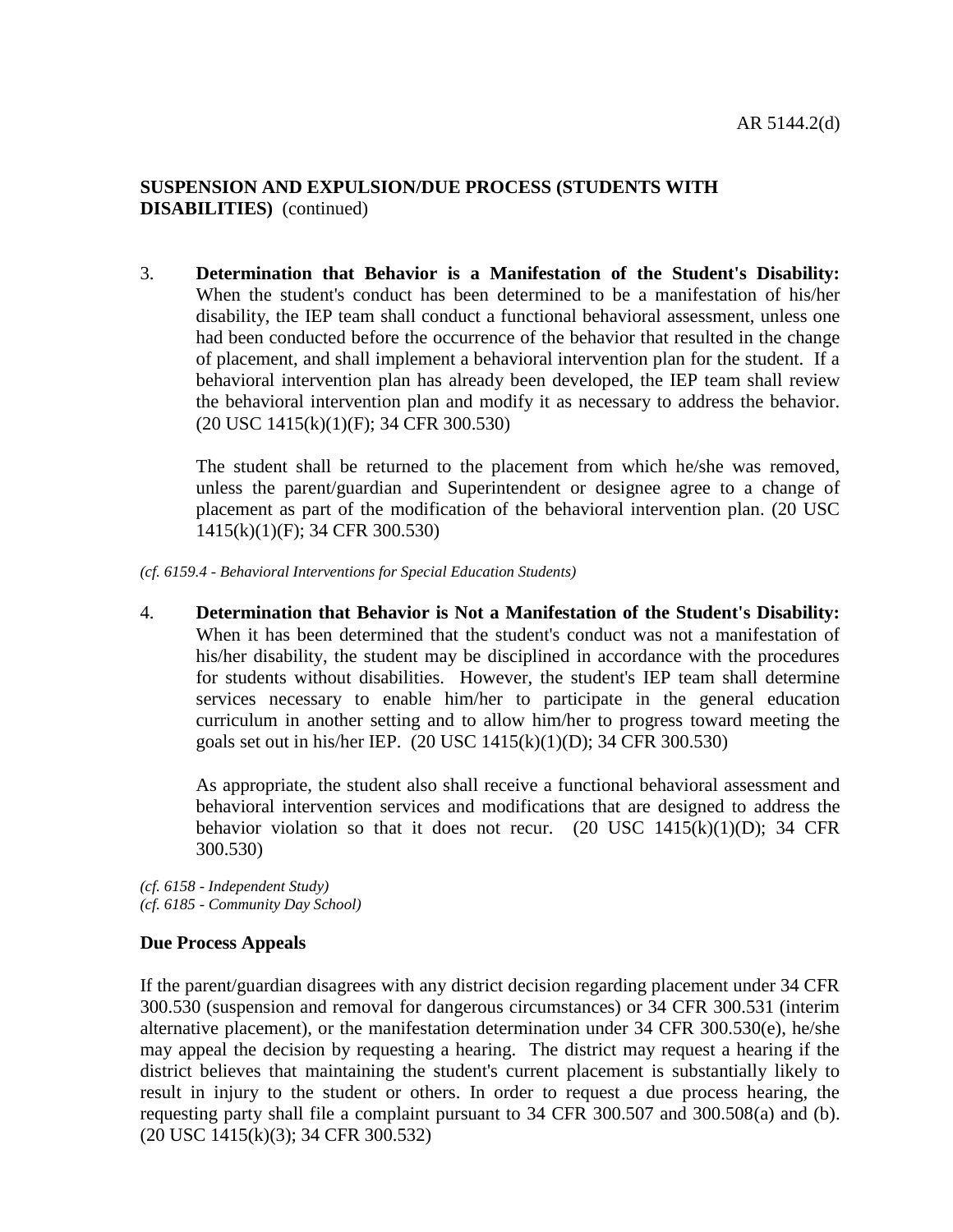Whenever a hearing is requested as specified above, the parent/guardian or the district shall have an opportunity for an expedited due process hearing consistent with requirements specified in 34 CFR 300.507, 300.508 (a)-(c), and 300.510-300.514.

If the student's parent/guardian or the district has initiated a due process hearing under 34 CFR 300.532 as detailed above, the student shall remain in the interim alternative educational setting pending the decision of the hearing officer or until the expiration of the 45-day time period, whichever occurs first, unless the parent/guardian and district agree otherwise. (20 USC 1415(k)(4); 34 CFR 300.533)

#### **Readmission**

Readmission procedures for students with disabilities shall be the same as those adopted for students without disabilities. Upon readmission of a student with disabilities, an IEP team meeting shall be convened to review and, as necessary, modify the student's IEP.

#### **Decision Not to Enforce Expulsion Order**

The Governing Board's criteria for suspending the enforcement of an expulsion order shall be applied to students with disabilities in the same manner as they are applied to all other students. (Education Code 48917)

## **Notification to Law Enforcement Authorities**

Law enforcement notification requirements involving students with disabilities shall be the same as those specified for all students in AR 5144.1 - Suspension and Expulsion/Due Process.

When giving any required notification concerning a student with disabilities to any law enforcement official, the principal or designee shall require the law enforcement official to certify in writing that he/she will not disclose the student's information or records to any other person without the prior written consent of the student's parent/guardian. (Education Code 49076)

*(cf. 5131.7 - Weapons and Dangerous Instruments)*

## **Report to County Superintendent of Schools**

The Superintendent or designee shall report to the County Superintendent of Schools when any special education student has been expelled or suspended for more than 10 school days. The report shall include the student's name, last known address, and the reason for the action. (Education Code 48203)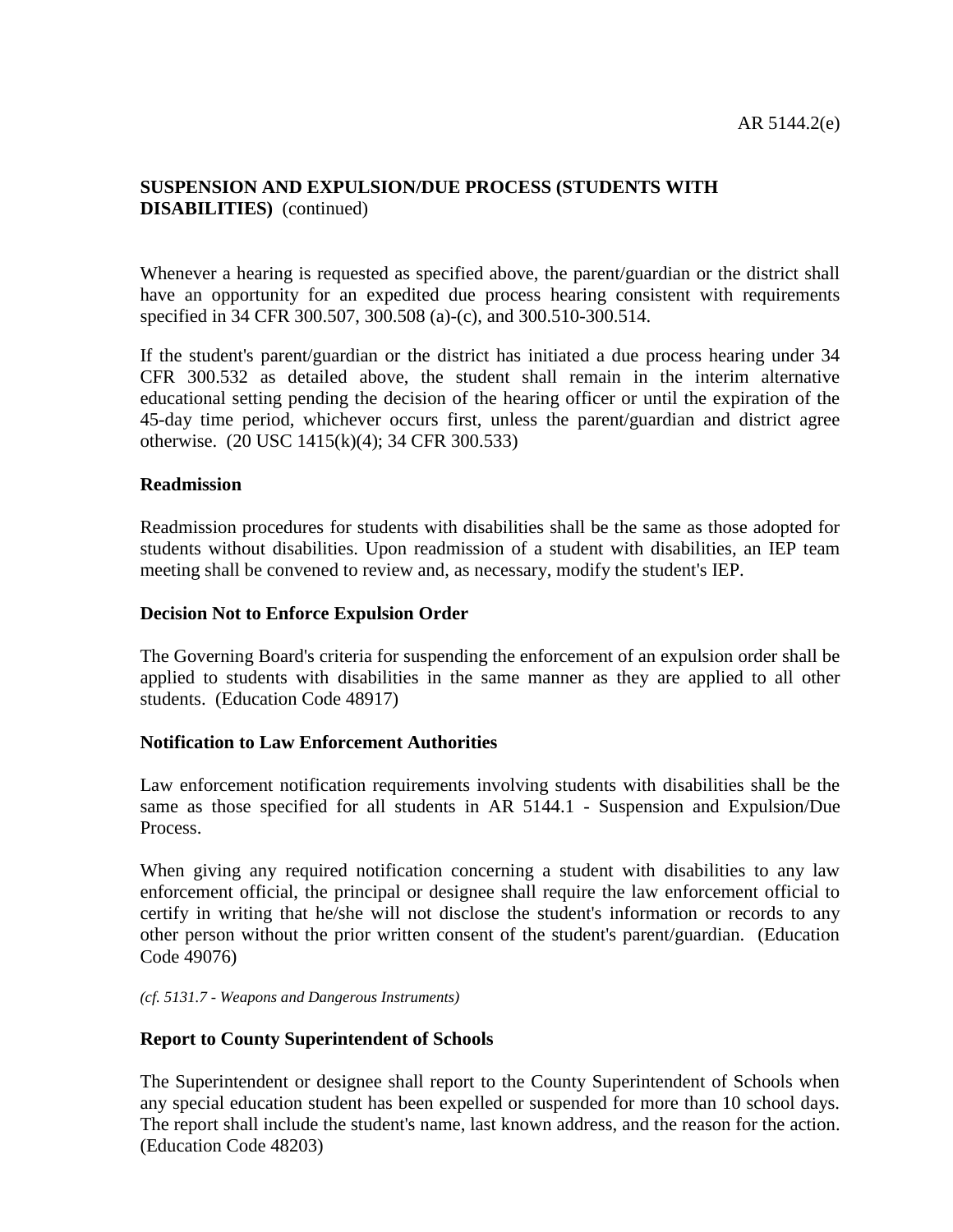## **Procedures for Students Not Yet Eligible for Special Education Services**

A student who has not been determined to be eligible for special education and related services and who has violated the district's code of student conduct may nevertheless assert any of the protections under IDEA, if the district had *knowledge* of the student's disability. (20 USC 1415(k)(5); 34 CFR 300.534)

*Knowledge* means that, before the occurrence of the behavior that precipitated the disciplinary action, one of the following occurred:  $(20 \text{ USC } 1415(k)(5); 34 \text{ CFR } 300.534)$ 

- 1. The parent/guardian, in writing, has expressed concern to district supervisory or administrative personnel, or to a teacher of the student, that the student is in need of special education or related services.
- 2. The parent/guardian has requested an evaluation of the student for special education pursuant to 20 USC 1414(a)(1)(B) or 34 CFR 300.300-300.311.

#### *(cf. 6164.4 - Identification and Evaluation of Individuals for Special Education)*

3. The teacher of the student or other district personnel has expressed specific concerns directly to the district's director of special education or other supervisory district personnel about a pattern of behavior demonstrated by the student.

However, the district shall not be deemed to have knowledge of a student's disability if the student's parent/guardian has not allowed him/her to be evaluated for special education services or has refused services or, after evaluating the student pursuant to 34 CFR 300.300- 300.311, the district determined that he/she was not an individual with a disability.

When the district is deemed to not have knowledge of a student's disability, the student shall be disciplined in accordance with procedures established for students without disabilities who engage in comparable behavior.  $(20 \text{ USC } 1415(k)(5); 34 \text{ CFR } 300.534)$ 

If a request is made for an evaluation of a student during the time period in which the student is subject to disciplinary measures pursuant to 34 CFR 300.530, the evaluation shall be conducted in an expedited manner. Until the evaluation is completed, the student shall remain in the educational placement determined by school authorities.  $(20 \text{ USC } 1415(k)(5))$ ; 34 CFR 300.534)